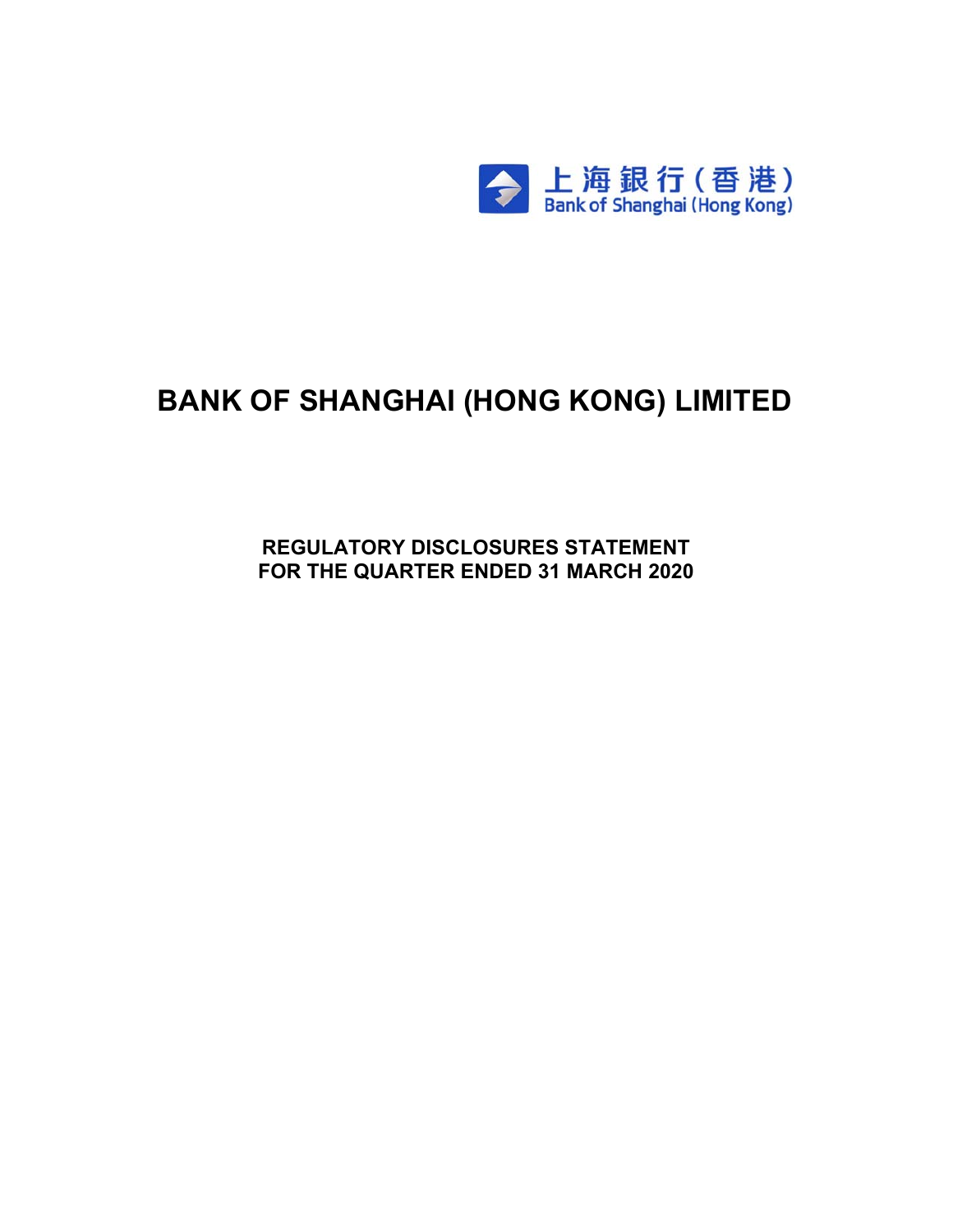| <b>Contents</b>                  | Page(s) |
|----------------------------------|---------|
| <b>Key Prudential Ratios</b>     |         |
| Overview of Risk-weighted amount | 3       |
| Leverage Ratio                   | 5       |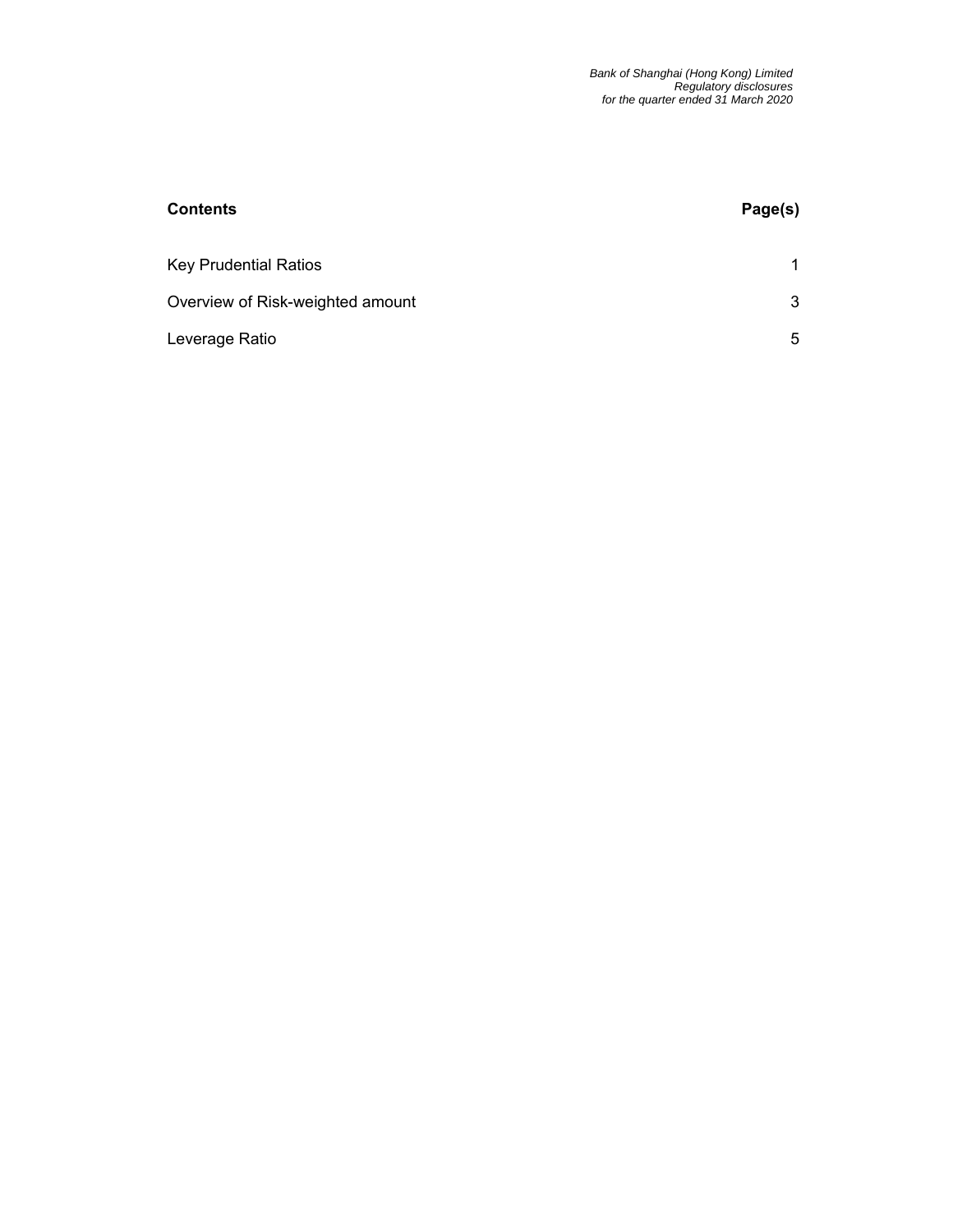This document contains Pillar 3 disclosures of Bank of Shanghai (Hong Kong) Limited (the "Bank") relating to key prudential ratios, leverage ratio and risk-weighted amount ("RWA") by risk types. The following disclosures are prepared in accordance with the Banking (Disclosure) Rules and standard disclosure templates promulgated by the Hong Kong Monetary Authority (the "HKMA"). The Bank is only required to calculate capital adequacy ratio and leverage ratio on an unconsolidated basis.

#### **1 Key Prudential Ratios**

The following table provides an overview of the Bank's key prudential ratios.

|                  | HK\$'000                                                                         | As at<br>31 March<br>2020 | As at<br>31 December<br>2019 | As at<br>30 September<br>2019 | As at<br>30 June<br>2019 | As at<br>31 March<br>2019 |
|------------------|----------------------------------------------------------------------------------|---------------------------|------------------------------|-------------------------------|--------------------------|---------------------------|
|                  | <b>Regulatory Capital (amount)</b>                                               |                           |                              |                               |                          |                           |
| $\mathbf{1}$     | Common Equity Tier 1 (CET1)                                                      | 4,450,629                 | 4,428,235                    | 4,340,840                     | 4,290,815                | 4,257,775                 |
| 2                | Tier 1                                                                           | 4,450,629                 | 4,428,235                    | 4,340,840                     | 4,290,815                | 4,257,775                 |
| 3                | <b>Total Capital</b>                                                             | 4,647,946                 | 4,617,876                    | 4,551,023                     | 4,493,613                | 4,413,244                 |
|                  | <b>RWA</b> (amount)                                                              |                           |                              |                               |                          |                           |
| 4                | <b>Total RWA</b>                                                                 | 24,301,000                | 22,275,177                   | 21,877,841                    | 19,912,970               | 19,573,401                |
|                  | Risk-based regulatory capital ratios (as<br>a percentage of RWA)                 |                           |                              |                               |                          |                           |
| 5                | CET1 ratio (%)                                                                   | 18.3                      | 19.9                         | 19.8                          | 21.5                     | 21.8                      |
| 6                | Tier 1 ratio $(\%)$                                                              | 18.3                      | 19.9                         | 19.8                          | 21.5                     | 21.8                      |
| $\overline{7}$   | Total Capital ratio (%)                                                          | 19.1                      | 20.7                         | 20.8                          | 22.6                     | 22.5                      |
|                  | Additional CET1 buffer requirements (as<br>a percentage of RWA)                  |                           |                              |                               |                          |                           |
| 8                | Capital conservation buffer requirement (%)                                      | 2.500                     | 2.500                        | 2.500                         | 2.500                    | 2.500                     |
| $\boldsymbol{9}$ | Countercyclical capital buffer requirement (%)                                   | 0.425                     | 0.859                        | 0.941                         | 0.921                    | 0.876                     |
| 10               | Higher loss absorbency requirements (%) (applicable<br>only to G-SIBs or D-SIBs) |                           |                              |                               |                          |                           |
| 11               | Total Al-specific CET1 buffer requirements (%)                                   | 2.925                     | 3.359                        | 3.441                         | 3.421                    | 3.376                     |
| 12               | CET1 available after meeting the AI's minimum<br>capital requirements (%)        | 11.1                      | 12.7                         | 12.8                          | 14.6                     | 14.5                      |
|                  | <b>Basel III Leverage ratio</b>                                                  |                           |                              |                               |                          |                           |
| 13               | Total Leverage ratio (LR) exposure measure                                       | 31,103,401                | 28,657,661                   | 26,073,219                    | 23,730,798               | 25,071,955                |
| 14               | LR (%)                                                                           | 14.3                      | 15.5                         | 16.6                          | 18.1                     | 17.0                      |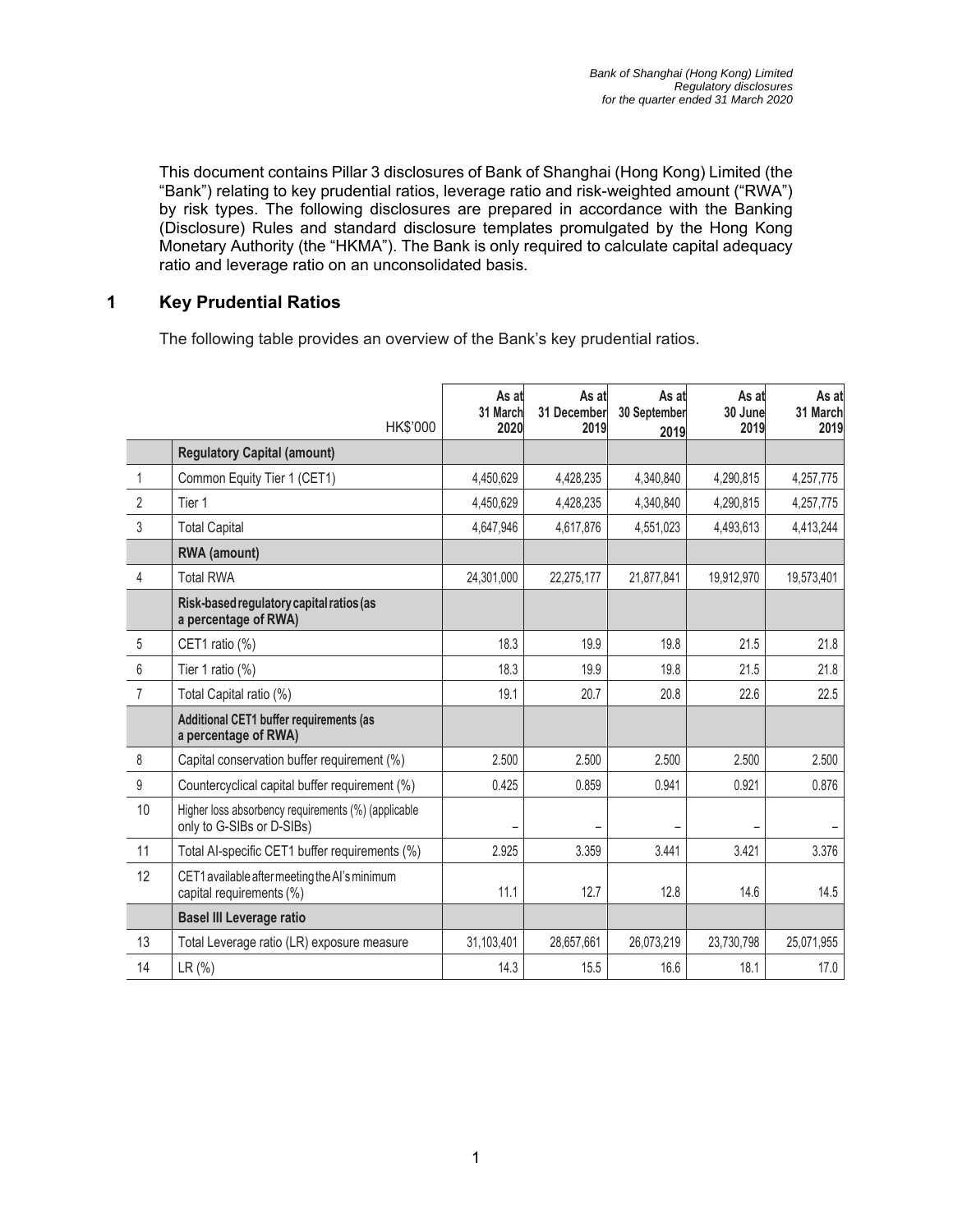## **1 Key Prudential Ratios (continued)**

|     | HK\$'000                                                                    | As at<br>31 March<br>2020 | As at<br>31 December<br>2019 | As at<br>30 September<br>2019 | As at<br>30 June<br>2019 | As at<br>31 March<br>2019 |
|-----|-----------------------------------------------------------------------------|---------------------------|------------------------------|-------------------------------|--------------------------|---------------------------|
|     | Liquidity Coverage Ratio (LCR)/<br><b>Liquidity Maintenance Ratio (LMR)</b> |                           |                              |                               |                          |                           |
|     | Applicable to category 1 institution only:                                  |                           |                              |                               |                          |                           |
| 15  | Total high quality liquid assets (HQLA)                                     | <b>NA</b>                 | <b>NA</b>                    | <b>NA</b>                     | <b>NA</b>                | NA                        |
| 16  | Total net cash outflows                                                     | <b>NA</b>                 | <b>NA</b>                    | <b>NA</b>                     | NA                       | NA                        |
| 17  | LCR(%)                                                                      | <b>NA</b>                 | NA                           | <b>NA</b>                     | <b>NA</b>                | <b>NA</b>                 |
|     | Applicable to category 2 institution only:                                  |                           |                              |                               |                          |                           |
| 17a | LMR(%)                                                                      | 55.7                      | 51.6                         | 55.2                          | 56.6                     | 74.2                      |
|     | Net Stable Funding Ratio (NSFR) / Core<br><b>Funding Ratio (CFR)</b>        |                           |                              |                               |                          |                           |
|     | Applicable to category 1 institution only:                                  |                           |                              |                               |                          |                           |
| 18  | Total available stable funding                                              | <b>NA</b>                 | <b>NA</b>                    | NA                            | <b>NA</b>                | <b>NA</b>                 |
| 19  | Total required Stable funding                                               | <b>NA</b>                 | <b>NA</b>                    | <b>NA</b>                     | <b>NA</b>                | <b>NA</b>                 |
| 20  | NSFR (%)                                                                    | <b>NA</b>                 | <b>NA</b>                    | <b>NA</b>                     | <b>NA</b>                | <b>NA</b>                 |
|     | Applicable to category 2A institution only:                                 |                           |                              |                               |                          |                           |
| 20a | CFR (%)                                                                     | 119.3                     | 109.6                        | 112.9                         | 110.8                    | 115.1                     |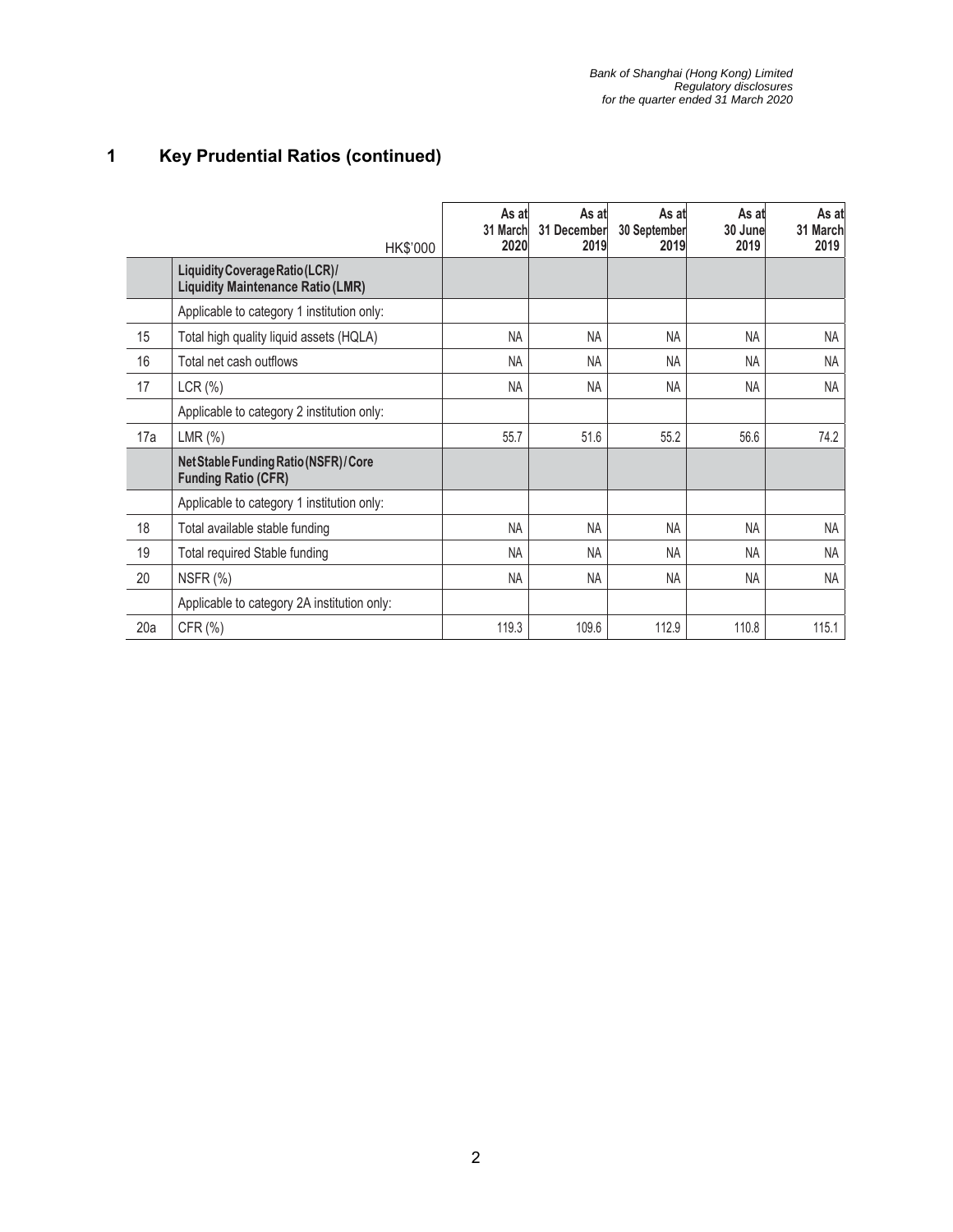#### **2 Overview of Risk-weighted amount**

The table below sets out the RWA by risk types and their corresponding capital requirements (i.e. 8% of the RWA):

|                |                                                                                                    | (a)        | (b)                             | (c)       |
|----------------|----------------------------------------------------------------------------------------------------|------------|---------------------------------|-----------|
|                |                                                                                                    | <b>RWA</b> | Minimum capital<br>requirements |           |
|                |                                                                                                    | As at      | As at                           | As at     |
|                |                                                                                                    | 31 March   | 31 December                     | 31 March  |
|                | HK\$'000                                                                                           | 2020       | 2019                            | 2020      |
| 1              | Credit risk for non-securitization exposures                                                       | 21,352,845 | 19,989,422                      | 1,708,228 |
| $\overline{2}$ | Of which STC approach                                                                              | 21,352,845 | 19,989,422                      | 1,708,228 |
| 2a             | Of which BSC approach                                                                              |            |                                 |           |
| 3              | Of which foundation IRB approach                                                                   |            |                                 |           |
| 4              | Of which supervisory slotting criteria approach                                                    |            |                                 |           |
| 5              | Of which advanced IRB approach                                                                     |            |                                 |           |
| 6              | Counterparty default risk and default fund<br>contributions                                        | 63,179     | 45,982                          | 5,054     |
| $\overline{7}$ | Of which SA-CCR                                                                                    | <b>NA</b>  | <b>NA</b>                       | <b>NA</b> |
| 7a             | Of which CEM                                                                                       | 63,179     | 33,786                          | 5,054     |
| 8              | Of which IMM(CCR) approach                                                                         |            |                                 |           |
| $9\,$          | Of which others                                                                                    |            | 12,196                          |           |
| 10             | CVA risk                                                                                           | 45,738     | 31,275                          | 3,659     |
| 11             | Equity positions in banking book under the simple<br>risk-weight method and internal models method |            |                                 |           |
| 12             | Collective investment scheme ("CIS") exposures<br>$-LTA$                                           | <b>NA</b>  | <b>NA</b>                       | <b>NA</b> |
| 13             | CIS exposures - MBA                                                                                | <b>NA</b>  | <b>NA</b>                       | <b>NA</b> |
| 14             | CIS exposures - FBA                                                                                | ΝA         | <b>NA</b>                       | <b>NA</b> |
| 14a            | CIS exposures - combination of approaches                                                          | <b>NA</b>  | <b>NA</b>                       | <b>NA</b> |
| 15             | Settlement risk                                                                                    |            |                                 |           |
| 16             | Securitization exposures in banking book                                                           |            |                                 |           |
| 17             | Of which SEC-IRBA                                                                                  |            |                                 |           |
| 18             | Of which SEC-ERBA                                                                                  |            |                                 |           |
| 19             | Of which SEC-SA                                                                                    |            |                                 |           |
| 19a            | Of which SEC-FBA                                                                                   |            |                                 |           |
| 20             | Market risk                                                                                        | 748,850    | 115,538                         | 59,908    |
| 21             | Of which STM approach                                                                              | 748,850    | 115,538                         | 59,908    |
| 22             | Of which IMM approach                                                                              |            |                                 |           |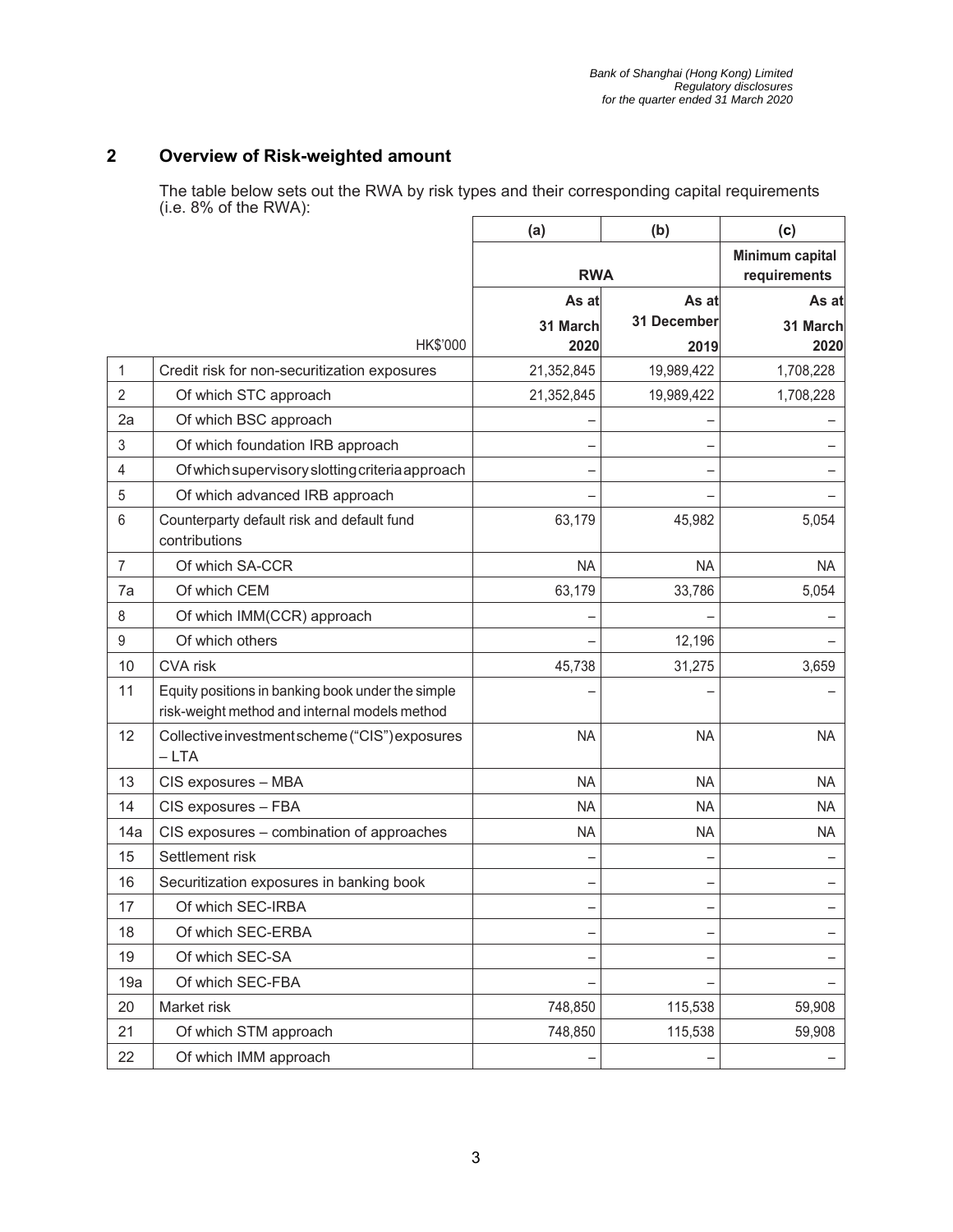#### **2 Overview of Risk-weighted amount (continued)**

|                 |                                                                                                                                                              | (a)        | (b)                             | (c)       |
|-----------------|--------------------------------------------------------------------------------------------------------------------------------------------------------------|------------|---------------------------------|-----------|
|                 |                                                                                                                                                              | <b>RWA</b> | Minimum capital<br>requirements |           |
|                 |                                                                                                                                                              | As at      | As at                           | As at     |
|                 |                                                                                                                                                              | 31 March   | <b>31 December</b>              | 31 March  |
|                 | HK\$'000                                                                                                                                                     | 2020       | 2019                            | 2020      |
| 23              | Capital charge for switch between exposures in<br>trading book and banking book (not applicable<br>before the revised market risk framework takes<br>effect) | <b>NA</b>  | <b>NA</b>                       | <b>NA</b> |
| 24              | Operational risk                                                                                                                                             | 898,213    | 934,850                         | 71,857    |
| 24a             | Sovereign concentration risk                                                                                                                                 |            |                                 |           |
| 25              | Amounts below the thresholds for deduction<br>(subject to 250% RW)                                                                                           | 1,192,175  | 1,158,110                       | 95,374    |
| 26              | Capital floor adjustment                                                                                                                                     |            |                                 |           |
| 26a             | Deduction to RWA                                                                                                                                             |            |                                 |           |
| 26 <sub>b</sub> | Of which portion of regulatory reserve for<br>general banking risks and collective provisions<br>which is not included in Tier 2 Capital                     |            |                                 |           |
| 26c             | Of which portion of cumulative fair value gains<br>arising from the revaluation of land and<br>buildings which is not included in Tier 2 Capital             |            |                                 |           |
| 27              | <b>Total</b>                                                                                                                                                 | 24,301,000 | 22,275,177                      | 1,944,080 |

Total RWA increased mainly attributable to increase in RWA for credit risk, which was driven by the increase in corporate exposures as the Bank increased the balance sheet size during the quarter. The increase in net FX position also contributes to the increase in RWA for market risk.